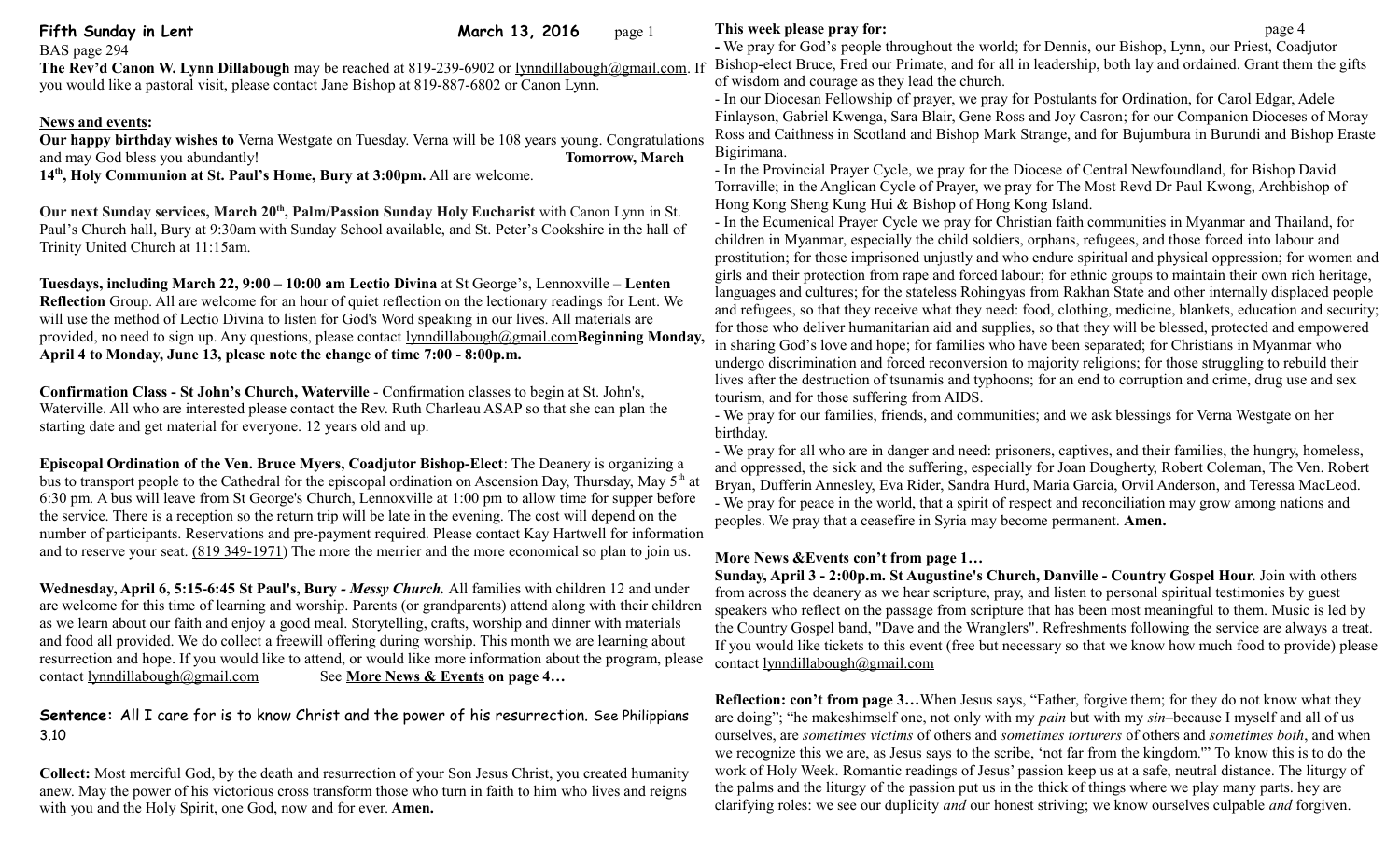## Readings for **Palm/Passion Sunday March 20, 2016** (Year C)

*Liturgy of the Palms:* **The Holy Gospel of our Lord Jesus Christ according to Luke…**<sup>28</sup>After he had said this, he went on ahead, going up to Jerusalem.<sup>29</sup>When he had come near Bethphage and Bethany, at the place called the Mount of Olives, he sent two of the disciples, <sup>30</sup>saying, "Go into the village ahead of you, and as you enter it you will find tied there a colt that has never been ridden. Untie it and bring it here.<sup>31</sup>If anyone asks you, 'Why are you untying it?' just say this, 'The Lord needs it.'"<sup>32</sup>So those who were sent departed and found it as he had told them.<sup>33</sup>As they were untying the colt, its owners asked them, "Why are you untying the colt?"<sup>34</sup>They said, "The Lord needs it."<sup>35</sup>Then they brought it to Jesus; and after throwing their cloaks on the colt, they set Jesus on it.<sup>36</sup>As he rode along, people kept spreading their cloaks on the road.<sup>37</sup>As he was now approaching the path down from the Mount of Olives, the whole multitude of the disciples began to praise God joyfully with a loud voice for all the deeds of power that they had seen, <sup>38</sup>saying, "Blessed is the king who comes in the name of the Lord! Peace in heaven, and glory in the highest heaven!"<sup>39</sup>Some of the Pharisees in the crowd said to him, "Teacher, order your disciples to stop."<sup>40</sup>He answered, "I tell you, if these were silent, the stones would shout out." *Luke 19:28-40*

*Liturgy of the Passion:* **A Reading from the Book of Isaiah…**<sup>4</sup>The Lord God has given me the tongue of a teacher, that I may know how to sustain the weary with a word. Morning by morning he wakens— wakens my ear to listen as those who are taught.<sup>5</sup>The Lord God has opened my ear, and I was not rebellious, I did not turn backward.<sup>6</sup>I gave my back to those who struck me, and my cheeks to those who pulled out the beard; I did not hide my face from insult and spitting.<sup>7</sup>The Lord God helps me; therefore I have not been disgraced; therefore I have set my face like flint, and I know that I shall not be put to shame; <sup>8</sup>he who vindicates me is near. Who will contend with me? Let us stand up together. Who are my adversaries? Let them confront me.<sup>9</sup> It is the Lord God who helps me; who will declare me guilty?*Isaiah 50:4-9a*  **A Reading from the Letter of Paul to the Philippians…**<sup>5</sup>Let the same mind be in you that was in Christ Jesus,<sup>6</sup>who, though he was in the form of God, did not regard equality with God as something to be exploited,<sup>7</sup>but emptied himself, taking the form of a slave, being born in human likeness. And being found in Messiah? Save yourself and us!"<sup>40</sup>But the other rebuked him, saying, "Do you not fear God, since you are human form, <sup>8</sup>he humbled himself and became obedient to the point of death— even death on a cross.<sup>9</sup>Therefore God also highly exalted him and gave him the name that is above every name,<sup>10</sup>so that at the name of Jesus every knee should bend, in heaven and on earth and under the earth,<sup>11</sup> and every tongue should confess that Jesus Christ is Lord, to the glory of God the Father. *Philippians 2:5-11* 

**The Holy Gospel of our Lord Jesus Christ according to Luke…**Then the assembly rose as a body and brought Jesus before Pilate.<sup>2</sup>They began to accuse him, saying, "We found this man perverting our nation, forbidding us to pay taxes to the emperor, and saying that he himself is the Messiah, a king."<sup>3</sup>Then Pilate asked him, "Are you the king of the Jews?" He answered, "You say so."<sup>4</sup>Then Pilate said to the chief priests and the crowds, "I find no basis for an accusation against this man."<sup>5</sup>But they were insistent and said, "He stirs up the people by teaching throughout all Judea, from Galilee where he began even to this place."<sup>6</sup>When Pilate heard this, he asked whether the man was a Galilean.<sup>7</sup>And when he learned that he was under Herod's jurisdiction, he sent him off to Herod, who was himself in Jerusalem at that time.<sup>8</sup>When Herod saw Jesus, he was very glad, for he had been wanting to see him for a long time, because he had heard about him and was hoping to see him perform some sign.<sup>9</sup>He questioned him at some length, but Jesus gave him no answer.<sup>10</sup>The chief priests and the scribes stood by, vehemently accusing him.<sup>11</sup>Even Herod with his soldiers treated him with contempt and mocked him; then he put an elegant robe on him, and sent him back to Pilate.<sup>12</sup>That same day Herod and Pilate became friends with each other; before this they had been enemies. <sup>13</sup>Pilate then called together the chief priests, the leaders, and the people,<sup>14</sup>and said to them, "You brought me how you can say one thing one minute and its opposite the next. This is the nature of the sinful human

this man as one who was perverting the people; and here I have examined him in your presence and have not found this man guilty of any of your charges against him.<sup>15</sup>Neither has Herod, for he sent him back to us. Indeed, he has done nothing to deserve death.<sup>16</sup>I will therefore have him flogged and release him."<sup>18</sup>Then they all shouted out together, "Away with this fellow! Release Barabbas for us!"<sup>19</sup>(This was a man who had been put in prison for an insurrection that had taken place in the city, and for murder.)<sup>20</sup>Pilate, wanting to release Jesus, addressed them again; <sup>21</sup>but they kept shouting, "Crucify, crucify him!"<sup>22</sup>A third time he said to them, "Why, what evil has he done? I have found in him no ground for the sentence of death; I will therefore have him flogged and then release him."<sup>23</sup>But they kept urgently demanding with loud shouts that he should be crucified; and their voices prevailed.<sup>24</sup>So Pilate gave his verdict that their demand should be granted.<sup>25</sup>He released the man they asked for, the one who had been put in prison for insurrection and murder, and he handed Jesus over as they wished. <sup>26</sup>As they led him away, they seized a man, Simon of Cyrene, who was coming from the country, and they laid the cross on him, and made him carry it behind Jesus.<sup>27</sup>A great number of the people followed him, and among them were women who were beating their breasts and wailing for him.<sup>28</sup>But Jesus turned to them and said, "Daughters of Jerusalem, do not weep for me, but weep for yourselves and for your children.<sup>29</sup>For the days are surely coming when they will say, 'Blessed are the barren, and the wombs that never bore, and the breasts that never nursed.'<sup>30</sup>Then they will begin to say to the mountains, 'Fall on us'; and to the hills, 'Cover us.'<sup>31</sup>For if they do this when the wood is green, what will happen when it is dry?"  $\frac{32}{100}$  others also, who were criminals, were led away to be put to death with him.<sup>33</sup>When they came to the place that is called The Skull, they crucified Jesus there with the criminals, one on his right and one on his left.<sup>34</sup>Then Jesus said, "Father, forgive them; for they do not know what they are doing." And they cast lots to divide his clothing.<sup>35</sup>And the people stood by, watching; but the leaders scoffed at him, saying, "He saved others; let him save himself if he is the Messiah of God, his chosen one!"<sup>36</sup>The soldiers also mocked him, coming up and offering him sour wine, <sup>37</sup>and saying, "If you are the King of the Jews, save yourself!"<sup>38</sup>There was also an inscription over him, "This is the King of the Jews."<sup>39</sup>One of the criminals who were hanged there kept deriding him and saying, "Are you not the under the same sentence of condemnation? <sup>41</sup>And we indeed have been condemned justly, for we are getting what we deserve for our deeds, but this man has done nothing wrong."<sup>42</sup>Then he said, "Jesus, remember me when you come into your kingdom."<sup>43</sup>He replied, "Truly I tell you, today you will be with me in Paradise."  $^{44}$ It was now about noon, and darkness came over the whole land until three in the afternoon,  $^{45}$ while the sun's light failed; and the curtain of the temple was torn in two.<sup>46</sup>Then Jesus, crying with a loud voice, said, "Father, into your hands I commend my spirit." Having said this, he breathed his last.<sup>47</sup>When the centurion saw what had taken place, he praised God and said, "Certainly this man was innocent."<sup>48</sup>And when all the crowds who had gathered there for this spectacle saw what had taken place, they returned home, beating their breasts.<sup>49</sup>But all his acquaintances, including the women who had followed him from Galilee, stood at a distance, watching these things. *Luke 23:1-49 (The Short Version)*

**Reflection:** The Sunday before Easter, churches follow "The Liturgy of the Palms" with "The Liturgy of the Passion." This choice is made when a church won't be holding Holy Week services or, when turnout is expected to be low on Maundy Thursday and Good Friday. Going from the high of Palm Sunday to the high of Easter is, to 'cheat and be cheated'. The long narratives *"liturgies"* remind us that we are not innocent bystanders–we are implicated in the stories; we have "work" to do in them. We are the crowd along the streets of Jerusalem shouting, "Hosanna! Hosanna!" and we are the same mob on Good Friday screaming, "Crucify him! Crucify him!" As [Fleming Rutledge](http://www.amazon.com/Undoing-Death-Sermons-Holy-Easter/dp/0802830218/ref=sr_1_1?ie=UTF8&s=books&qid=1269300512&sr=1-1) noted, "the liturgy of Palm Sunday is set up to show you being." …**continued on bottom of page 4…**